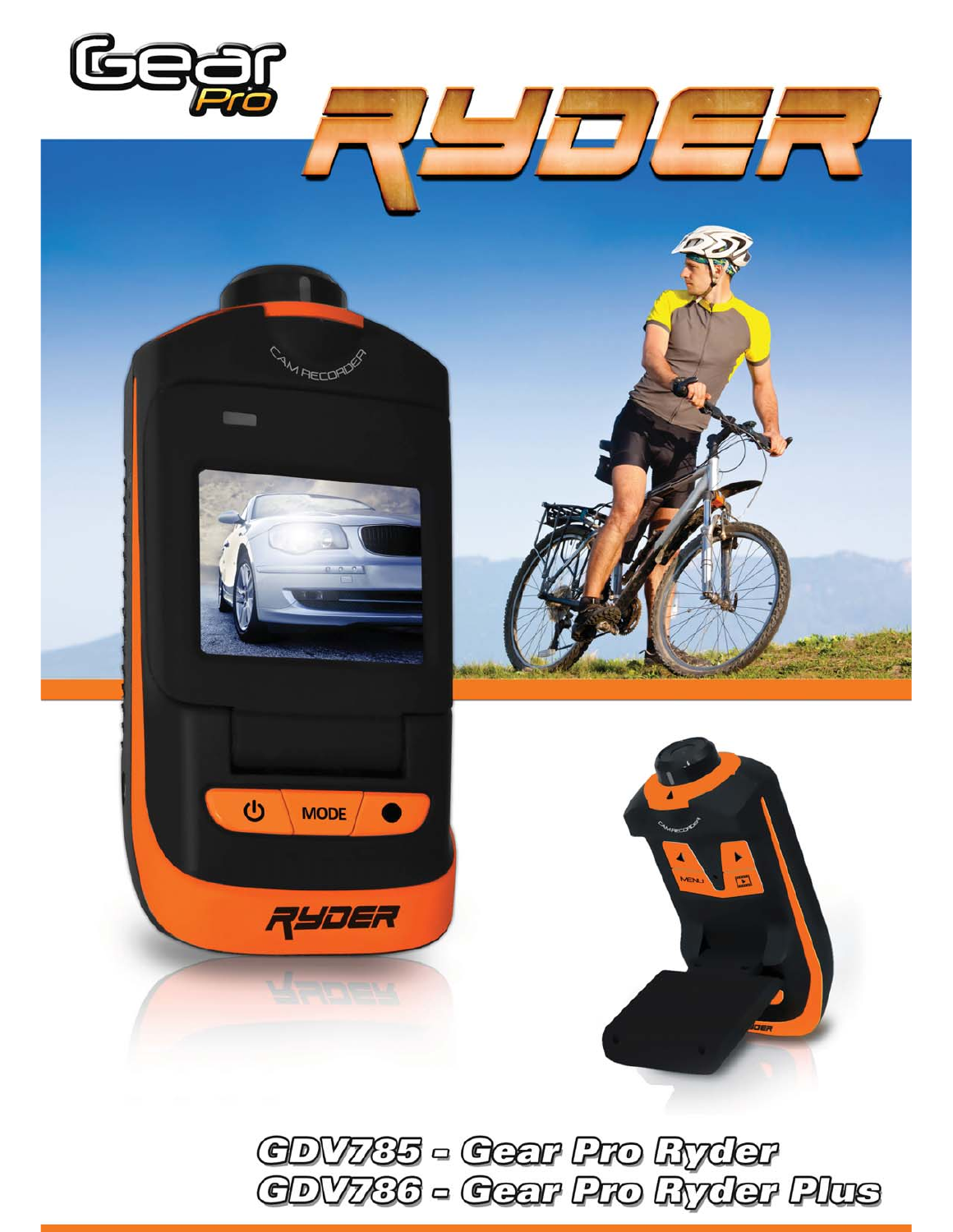

| <b>The Gear Pro Action Cam</b> |                                     |  |
|--------------------------------|-------------------------------------|--|
| 1                              | <b>Precautions &amp; Safety</b>     |  |
| $\mathfrak{p}$                 | Accessories                         |  |
| 3                              | Camera Interface & Layout           |  |
| 3                              | Mounting                            |  |
| $\overline{4}$                 | <b>SD Memory Card</b>               |  |
| 4                              | <b>Battery Charging</b>             |  |
| 5                              | <b>Button Control</b>               |  |
| 5                              | Powering ON/OFF                     |  |
| 5                              | Video Mode                          |  |
| 5                              | Capture (Image) Mode                |  |
| 6                              | Zooming                             |  |
| 6                              | Playback Mode                       |  |
| 6                              | <b>G-Sensor Recording</b>           |  |
| 7                              | Cycle (GPS Video) Recording         |  |
| $\overline{7}$                 | <b>Motion Detection Recording</b>   |  |
| 7                              | Delete Files                        |  |
| $\overline{7}$                 | <b>Setup Mode (Camera Settings)</b> |  |
| 8                              | TV / Computer Media Playback        |  |
| 8                              | <b>Remote Control</b>               |  |
|                                |                                     |  |

#### **Precautions & Safety**

Please carefully and fully follow the guidelines found in this manual before you use the camera.

Refer to manual instructions and operate the camera correctly. Illegal operation may cause damage to camera internal components and non-optimal performance.

Do not drop or subject to camera to excessive forces, as it may damage the internal components.

For your safety, please keep the camera away from the children and animals, in order to avoid accidental damage.

Do not place the camera in a damp, dusty or debris filled locations for extended periods of time. This may cause a fire or electrical shock.

Do not leave the camera in places exposed to extremely high temperatures, such as under direct sunlight for extended periods of time. This may affect the camera housing

and internal components. We recommend camera operation in temperatures between 32 to 104 Degrees Fahrenheit.

Turn off the camera before removing or adding the memory card, in case of the damage of card or storage data.

The camera is matched with a waterproof case. Please use it when the camera is exposed to water or rain. We will take no responsibilities for the damage of camera or leakage because of it.

The camera may feel warm or even hot to the touch. High temperatures are normal after using digital cameras for a long time.

Do not touch the lens while using the camera, so as not to influence the photography effect.

Please use an air blower (special lens blowing equipment) to clean lens or use special lens-cleaning cloth to clean fingerprint or dust on the surface.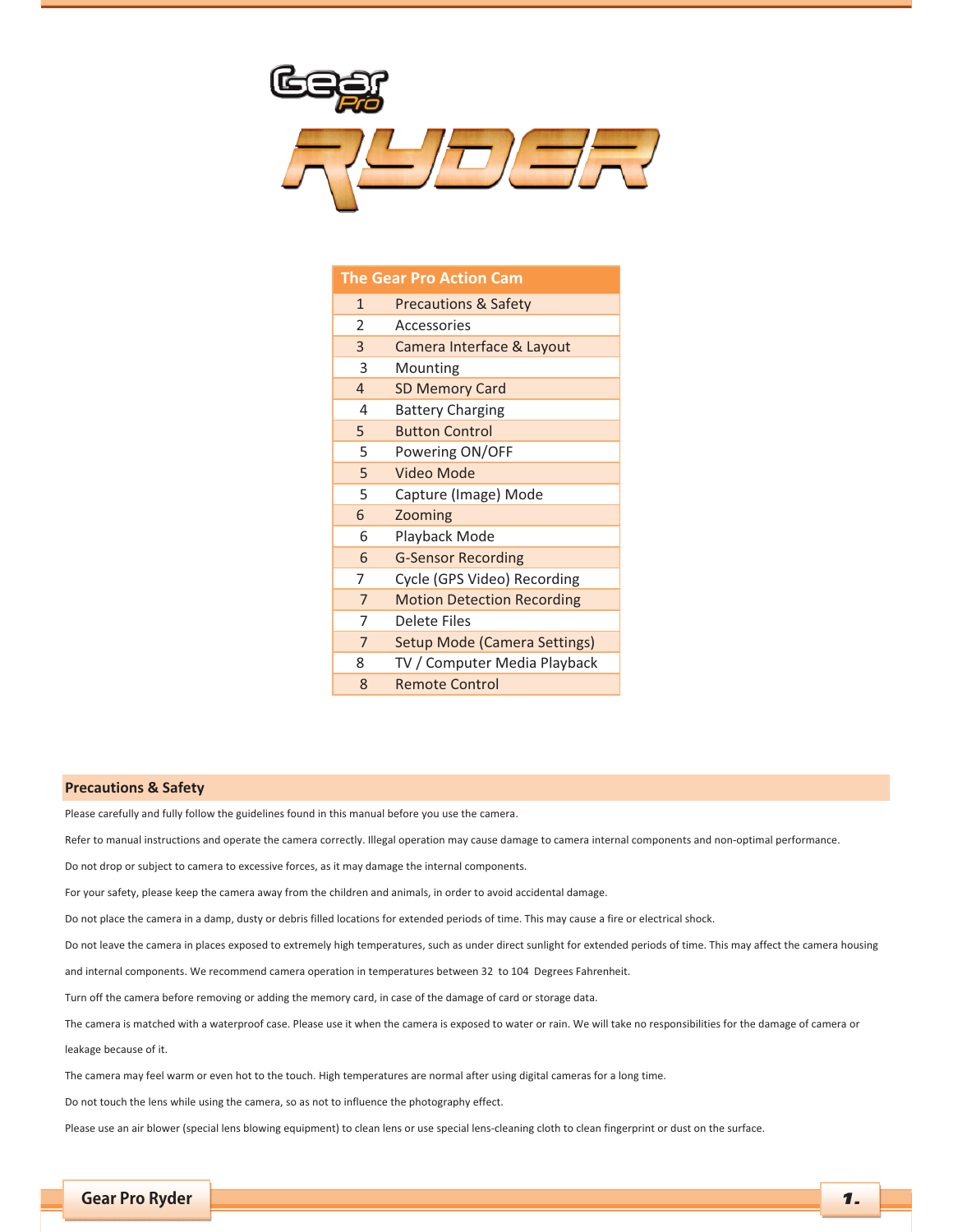|   | <b>Accessories</b>                                                                                         |                             |
|---|------------------------------------------------------------------------------------------------------------|-----------------------------|
|   | $\overline{A}$                                                                                             | <b>Adhesive Pads</b>        |
|   | $\sf B$                                                                                                    | AC Charger                  |
| K | $\mathsf C$                                                                                                | Goggle Belt                 |
|   | D                                                                                                          | <b>Curved Surface Mount</b> |
|   | E                                                                                                          | <b>Flat Base Mount</b>      |
|   | F                                                                                                          | Handlebar Mount             |
| Ġ | G                                                                                                          | <b>HDMI Cable</b>           |
|   | H                                                                                                          | Velcro Strap                |
|   |                                                                                                            | <b>Remote Control</b>       |
|   | J                                                                                                          | <b>USB Cable</b>            |
|   | $\mathsf{K}$                                                                                               | <b>Waterproof Case</b>      |
|   | L                                                                                                          | *Car Charger                |
|   | $\mathsf{M}% _{T}=\mathsf{M}_{T}\!\left( a,b\right) ,\ \mathsf{M}_{T}=\mathsf{M}_{T}\!\left( a,b\right) ,$ | *GPS Software               |
|   | $\mathsf{N}$                                                                                               | *GPS Antenna                |
|   | $\mathsf O$                                                                                                | *Suction Cup Mount          |
|   |                                                                                                            |                             |

Note: Accessories Marked with \*symbol are only available with the Gear Pro Plus (GDV786) GPS Models.

## **Accessories included with the GDV785 - Gear Pro Ryder**

Waterproof Case, Helmet/Goggle Belt, 3M Adhesive Pads, USB and HDMI Cables, AC Wall Charger, Velcro Strap, Handlebar/Pole Mounting Bracket, Flat Surface Mount, Curved Surface Mount and Remote Control

### **Accessories included with the GDV786 - Gear Pro Ryder Plus with GPS**

Waterproof Case, Helmet/Goggle Belt, 3M Adhesive Pads, USB and HDMI Cables, AC Wall Charger, Velcro Strap, Handlebar/Pole Mounting Bracket, Flat Surface Mount, Curved Surface Mount, Suction Cup Mount, Car Charger, GPS Antenna and IR Remote Control

| <b>Interface Layout</b>      |
|------------------------------|
| <b>Loop Recording</b>        |
| <b>Capture Resolution</b>    |
| *GPS Signal icon             |
| <b>Remaining Record Time</b> |
| <b>Battery icon</b>          |
| Date Stamp                   |
| <b>Time Stamp</b>            |
|                              |

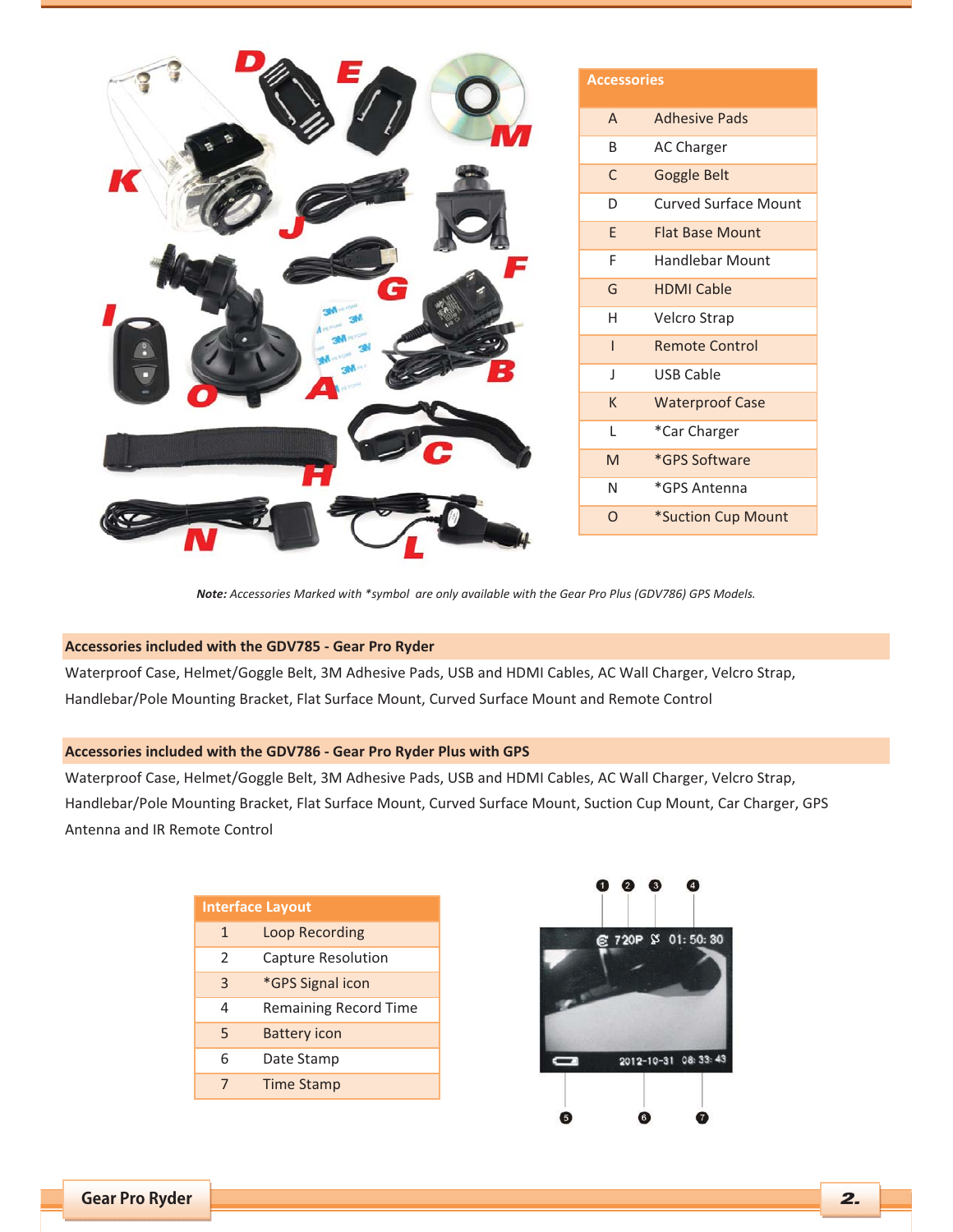# **LCD-Display-Interface-Layout**

- 1. Loop recording icon (displayed under video time mode, and not displayed under normal recording mode)
- 2. Resolution icon (1080P/720P/640)
- 3. GPS signal icon (green icon means good signal, red icon means no signal)
- 4. Remaining record time (means the estimated time left on the storage card for recording, during recording it displays the recording time in progress)
- 5. Battery icon (charging indication; the power grid varies according battery power, turning red means low power)
- 6. Displays year, month and date when 'Date Stamp' function is set on.
- 7. (No date stamp displayed when set off)



| <b>Camera Layout</b> |                          |
|----------------------|--------------------------|
| 1                    | Lens                     |
| $\mathfrak{D}$       | Left Key                 |
| $\overline{3}$       | <b>Right Key</b>         |
| 4                    | Menu                     |
| 5                    | Playback                 |
| 6                    | Reset                    |
| $\overline{7}$       | Record                   |
| 8                    | Mode                     |
| 9                    | Power                    |
| 10                   | Microphone               |
| 11                   | <b>Infrared Receiver</b> |
| 12                   | Indicator Light          |
| 13                   | <b>LCD Display</b>       |
| 14                   | <b>SD Card Slot</b>      |
| 15                   | <b>GPS Antenna Port</b>  |
| 16                   | <b>HDMI Port</b>         |
| 17                   | <b>USB Port</b>          |
| 18                   | <b>Back Cover</b>        |
| 19                   | <b>Cover Lock</b>        |
| 20                   | <b>Built-in Speaker</b>  |
|                      |                          |

#### **Mounting-**

The camera can be mounted in many ways. Please follow the methods of mounting as suggested below:

#### **Mount the flat base pedestal**

Mount the flat base pedestal onto a surfboard or similar surface

Put the camera into the waterproof case and lock well, install the camera bracket into flat base pedestal, stick flat base pedestal with 3M pads and then attach to surfboard directly (Shown below).





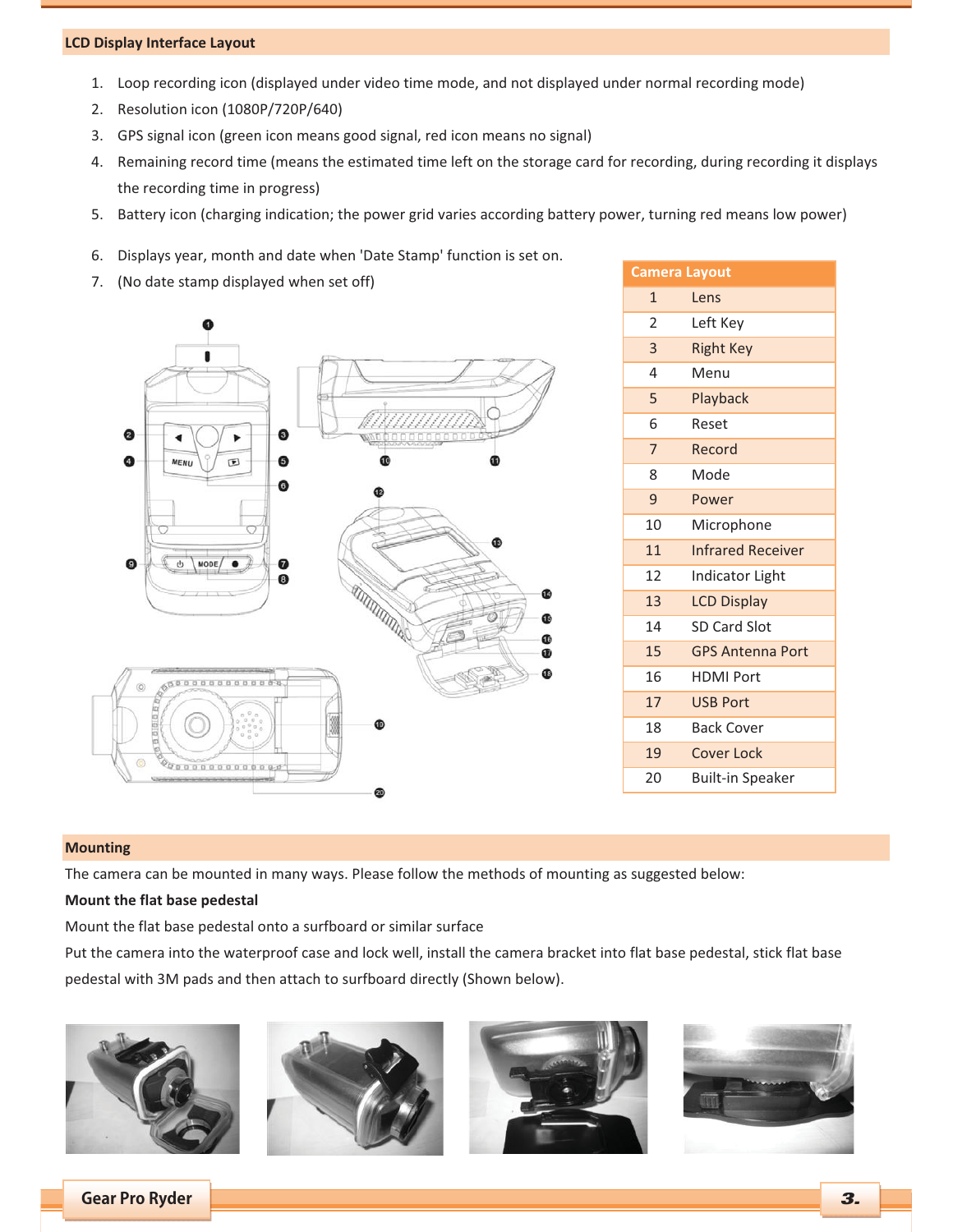# **Flat-Base-Mounting**

Install the camera bracket into flat base pedestal, stick flat base pedestal with 3M pads and then attach to the surface of sliding plate or sledge, etc. (Shown below).





# **Side-Helmet Mounting**

Mount goggle belt to curve helmet pedestal, then tie the belt around the helmet, adjust curve helmet pedestal to the right position, then fix it firmly onto the helmet using 3M sponge rubber pads, install the camera bracket into curve helmet pedestal (Shown below).







# **Top-Helmet Mounting**

Thread the nylon velcro strap into curve helmet pedestal, then thread the nylon velcro strap into helmet and fasten it. Make sure it is fixed firmly (Shown below).



## **Handlebar-Mounting**

Completely loosen the screws on the handlebar mount, apply the protective rubber pads around the handlebar then apply the handlebar mount over the pads. Tighten the screws onto the handlebar grip. Works for standard bicycle diameters.

## **SD Memory Card Access**

- 1) Open the camera back cover
- 2) Insert the card according to the right direction
- 3) Close the back cover

### **Removing the SD Card**

- 1) Turn off the camera power and open the back cover.
- 2) Press the end of the storage card slightly, it will eject automatically.
- 3) Close the back cover

Note: Carefully insert the SD card in the proper direction. Reversed insertion may cause damage to the camera and the SD card.

### **Battery Charging**

Connect the USB port of charger with the USB port of camera, and then plug in the power. During charging, the red indicator is flicking, when fully charged, the indicator stays on all the time. Note: In order to improve the charging efficiency, please charge the camera while powered off. Please make sure the AC power is present when the charger is plugged in.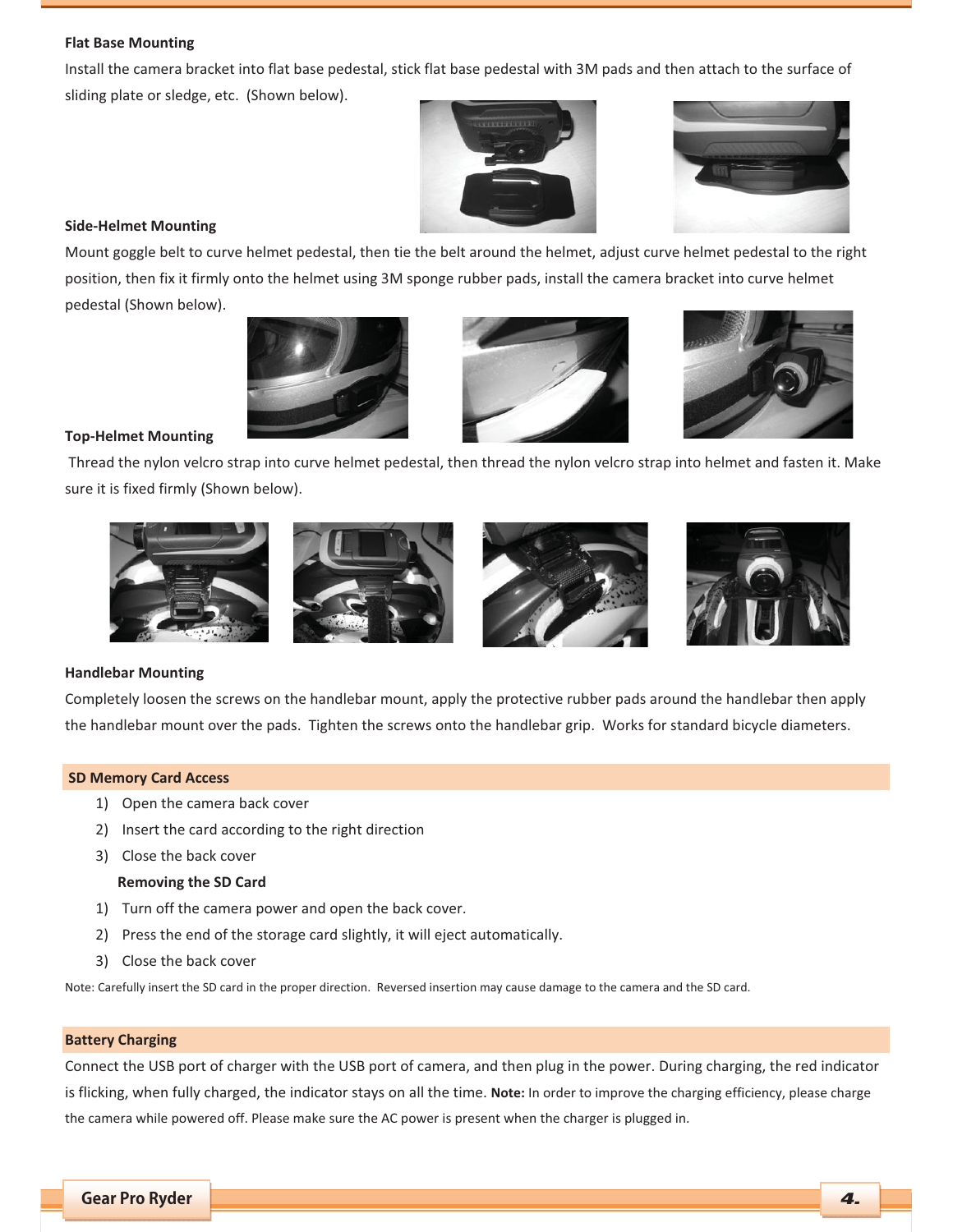| <b>Button Functions</b> |                                                                                                   |
|-------------------------|---------------------------------------------------------------------------------------------------|
| Power key               | $\bigcup$ ) : To turn on/off the camera; to clear screen character                                |
| Mode key                | MODE): to switch to capture mode and video mode; to delete files under playback mode              |
| REC key                 | ): take photos and videos, and stop taking videos                                                 |
| Menu key                | $\overline{M}$ MENU ): to enter into and exit menu setting, and quit playback under playback mode |
| Playback key            | ): to browse photos and videos, to confirm settings under setting mode.                           |
| Left key                | ): to choose the last menu or file, zoom out, and reduce voice volume under playback mode.        |
| Right key               | ): to choose the next menu or file, to zoom in, and increase sound volume under playback mode.    |
| Reset key               | : to reset the camera system.                                                                     |

### **Reset Key**

In case the camera is dead or not able to work properly, press in the hole of reset key, camera return to normal shut off status, to continue operation, press power key again.

#### **Turn the camera ON / OFF**

#### **Turn-ON-**

Press the " (I) " key, with one beeping sound camera starts up. On the top of LCD screen it displays the resolution icon, remaining recording time of card separately; at the bottom of LCD screen it displays the battery icon, date and time. (Remark: when video time mode is set, camera will automatically record after power up)

### **Turn-OFF-**

Press and hold the "  $\bigcup$  " key for 3 seconds, it will turn off after one beeping sound.

### **Video-Mode**

### **Normal Recording**

When the camera is on, set the menu of "video time" to "Close" (refer to "Video Mode" setting), press the "  $\bullet$  " key to take video, the recorded time and recording icon are displayed on the top of LCD screen, press " $\bullet$ " key again to stop recording and the camera automatically saves the video file, the remaining recording time is displayed also displayed. Note: Camera gives out different sounds between starting recording and stopping recording.

#### Loop recording

Set record overwrite time in the menu of **"video time"** to 2 or 5 minutes (refer to "Video Mode" settings), press " $\bullet$  "key to start recording, when it records to 2 or 5 minutes (according to the time you set), the DVR will stop recording automatically and save the video footage and then continue recording another video file; when the SD memory card is full, DVR will delete the first video footage recorded, automatically, and then continue to record again.

Press "  $\bigcirc$  " key once to stop recording and save the video, the remaining time is displayed on the top of LCD screen. The loop recording icon is displayed on the left top of the screen.

#### **Capture (Image) Mode**

Press "MODE" key to switch between image capture and video recording modes. Aim the Gear Pro then press the " $\bigcirc$ " to either take a picture or to record a video.

Automatic Photo: Under capture mode settings, set the self capture time in the menu "Automatic Photo" selection (refer to Capture Mode setting), camera will keep taking time-lapse photo automatically as the time you set. Press "MODE" key to quit auto capture and switch to video mode.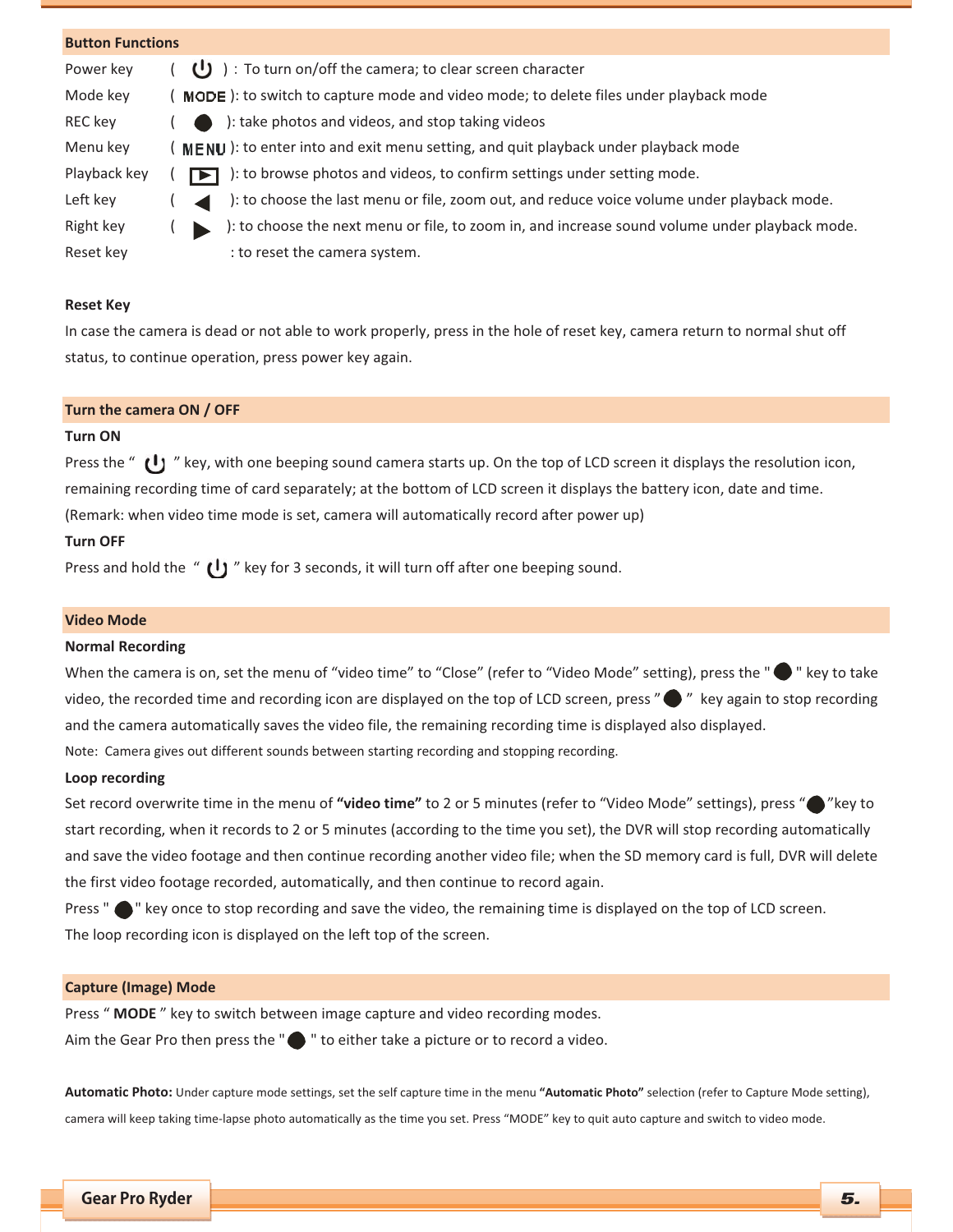### **Zooming-**

Under recording or capture mode, press and hold  $\nu \sim \nu$  keys to zoom in/out.

## **Clear-Screen--***(Removing-all-icons-and-characters-on-the-LCD-display)*

|                                     | Under standby, video, capture or playback mode, press $\bigcup$ key once to clear all characters on screen. Press $\bigcup$ key once |
|-------------------------------------|--------------------------------------------------------------------------------------------------------------------------------------|
| again, the characters will recover. |                                                                                                                                      |

#### **Playback-Modes-**

Press " $\blacktriangleright$  " key to enter into playback mode, to preview images and videos.

"Capture Play/Video Play/G-sensor Video/Cycle Video/Motion Video" choices will be available on the screen.

| Navigate to your desired selection with the $\langle \rangle$ keys. Press" $\Box$ "key to play/view your media.                                                             |  |
|-----------------------------------------------------------------------------------------------------------------------------------------------------------------------------|--|
| During picture browsing, press $\langle \rangle$ $\gg$ key to browse last/next image.                                                                                       |  |
| During video playback, press " $\blacktriangleright$ " key to pause, press " $\blacktriangleright$ " once again to continue. $\triangle$ / $\triangleright$ adjusts volume. |  |

Press the "MENU" key to return to the previous menu / media selection.

Note: \*'Cycle Video' files will only be available and created when you connect the GPS antenna to the Gear Pro.

| <b>Playback Modes &amp; Media</b> |                                                                                |
|-----------------------------------|--------------------------------------------------------------------------------|
| Capture Play                      | Displays images                                                                |
| Video Play                        | Displays videos recorded                                                       |
|                                   | (Records video in the selected video resolution.)                              |
| G-Sensor Video                    | Displays G-Sensor videos                                                       |
|                                   | (*will only be available if activated in the G-Sensor settings are activated,) |
| Cycle Video                       | Displays recorded videos with GPS data                                         |
|                                   | (*will only be available when recording with the GPS antenna connected, for    |
|                                   | later use with the GPS Gear Pro software when you connect to computer,)        |
| <b>Motion Video</b>               | Displays recorded motion videos                                                |
|                                   | (*will only be available if activated in the 'Video Mode - Motion Detection'   |
|                                   | settings are activated, and you have successfully record motion video,)        |

#### **G-Sensor Video Recording**

Navigate to 'Setup Mode - G Sensor' settings to activate G-Sensor recording ability. Choose between 4G & 8G sensitivity settings. Once activated and while recording a video, the LCD display shines a 'green sensor icon' when excessive forces or impacts are sensed. Upon initial excessive force impact, a G Sensor video will record for 30 seconds after the impact (the green icon will also be displayed indicating the recording of the G Sensor video). The G Sensor video can be found in the 'G-Sensor Video' Mode. After the 30 seconds, the G Sensor video file will automatically save and the Gear Pro will continue to record video, that can be found under 'Video Play' Mode.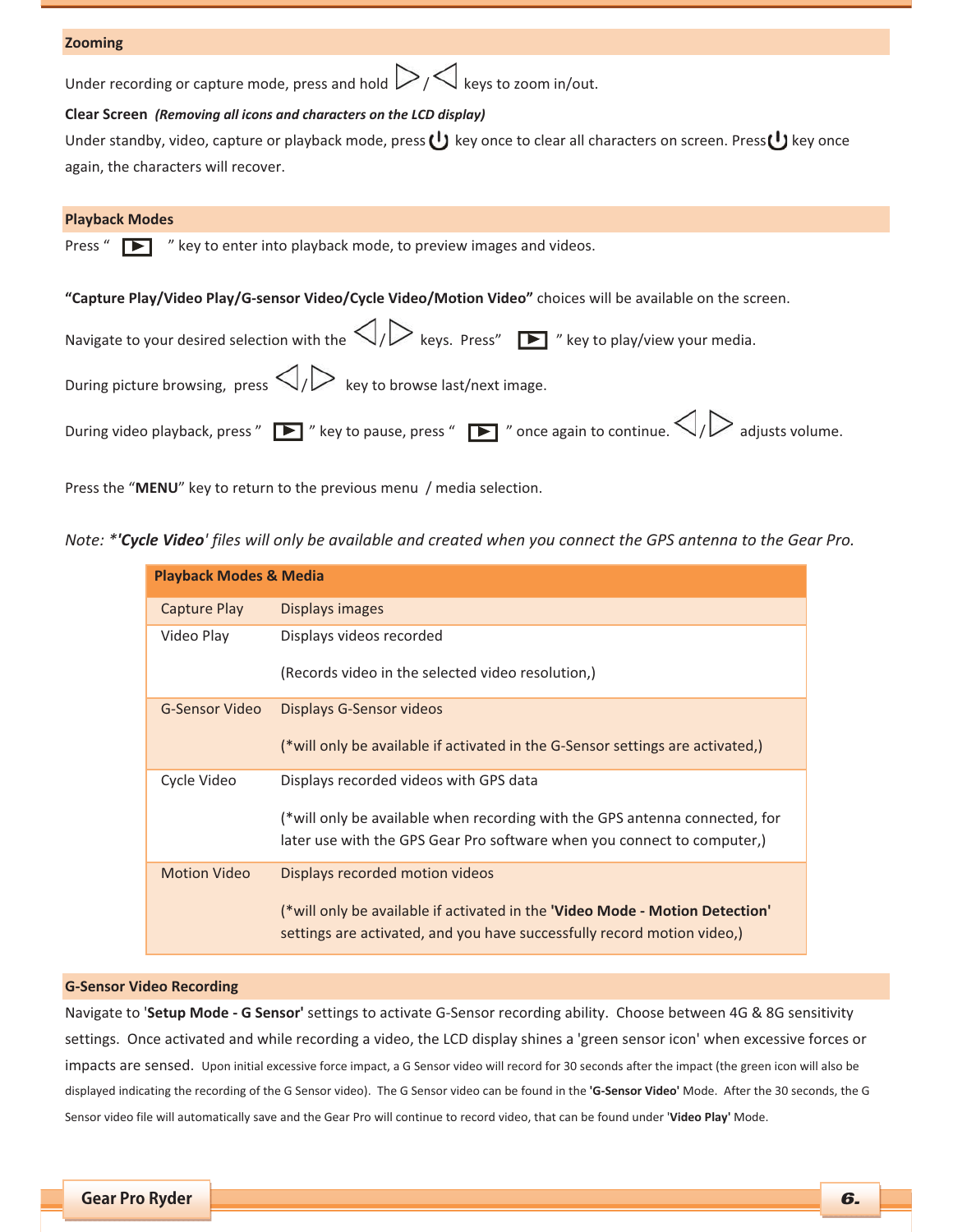#### **Cycle Video Recording**

Connect the included GPS antenna to the Gear Pro's GPS port located next to the HDMI port, under the protective flap cover. The GPS antenna records your geographic data during the time of recording which can then be used with the included software. Upon connecting the device to your computer, the GPS software provides a 'Google Map' of your destination at the time you were recording video. These videos with GPS data can be found in the 'Cycle Video' Mode. Install the software, connect the antenna then transfer the data to your computer.

### **Motion Video Recording**

Navigate to 'Motion Detection' settings to activate motion detection recording ability. Motion Detection settings allow you to choose from close (off), 30 seconds, 1 minute, and 3 minutes. Choose your desired time interval and then record a video. When activated, the motion detection recording function allows you to record video for your selected amount of time. The Gear Pro will sense movement and automatically record in 30 seconds, 1 minute or 3 minute videos -- which will then cycle and continue to record videos until you stop recording or deactivate the Motion Detection feature.

#### **Delete Files**

Press "  $\blacktriangleright$  " to enter playback mode. Choices available "Capture Play/Video Play/G-sensor Video/Cycle Video".

| Choose your desired selection from the 'Play Mode' screen and press $\mathbb{F}$ $\mathbb{F}$ " on your desired selection. This opens media |  |
|---------------------------------------------------------------------------------------------------------------------------------------------|--|
| files available in that category.                                                                                                           |  |

Navigate to your desired selection with the  $\bigvee/\bigvee$  keys. Then press " **MODE** " on the media file you wish to delete.

The camera will prompt you to 'Delete' (deletes the single, highlighted file) or 'Delete All' (deleted all media in the selected mode).

Navigate to your selection with  $\bigvee/\bigvee$  keys, then press " $\blacksquare$ " to confirm deletion, or press the "**MENU** " key to return.

Note: When G-sensor is turned on in the settings menu ("4G / 8G"), in case the camera senses an impact, it will save crash video footage, it cannot be deleted from the camera directly. Only through formatting card or from the PC can the crash footage be deleted.

"-

#### **Setup Mode (Camera Settings)**

Press " MENU" to enter into setting mode. You can then access:

 $\sim$ 

Capture Mode (Image Settings), Video Mode (Video Settings), or Setup Mode (Device Settings).

|  | Navigate to your selection with $\triangle$ / $\triangleright$ keys, then press |  |  |  |  |  |
|--|---------------------------------------------------------------------------------|--|--|--|--|--|
|--|---------------------------------------------------------------------------------|--|--|--|--|--|

 $\Box$  " to confirm your choice.

#### Capture Mode:

SIZE: 16M (4618\*3464), 5M (2592\*1944)

Quality: High/Middle/Low

EV: 1/2/0/-1/-2

White Balance: Auto/Daylight/Cloudy/Tungsten/Fluorescent/

Automatic Photos Close (OFF) /3secs/5secs/10secs/30secs/1min

### **Video-mode-**

SIZE: 1080P, 720P, VGA (with variable FPS selection)

EV: 1/2/0/-1/-2

White Balance: Auto/Daylight/Cloudy/Tungsten/Fluorescent/

MIC Volume: OFF/ Level One/Level Two/Level Three/ Level Four

Video Time (Loop Recording): Close/2 mins/5 mins

Anti-Shaking: Open/Close

#### **TV Playback**

Turn the camera on, connect the HDMI port of camera to TV via the HDMI cable, choose the HDMI input source mode on your compatible TV. The LCD screen of camera will turn off automatically, all operation and functions can be shown on TV.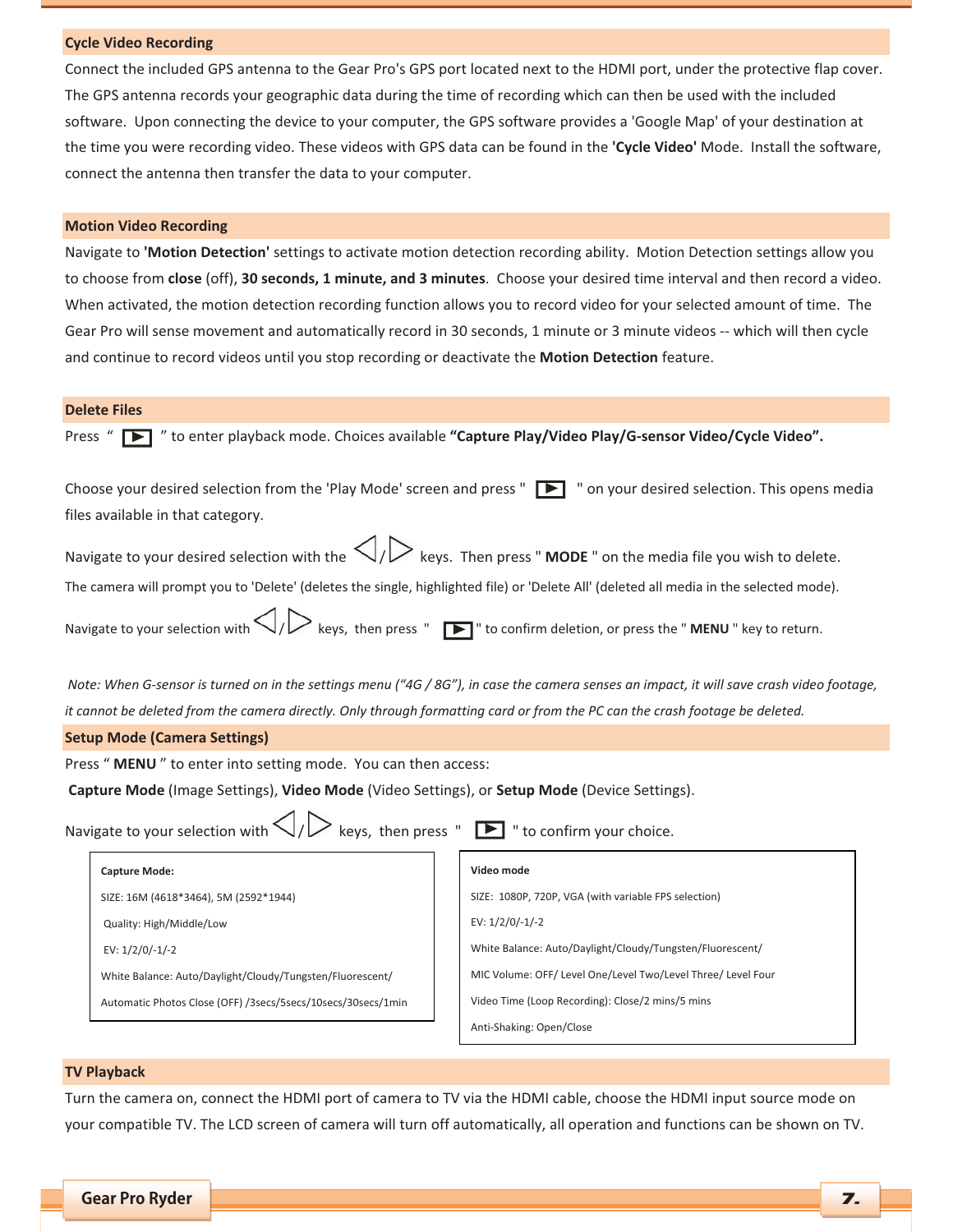#### **PC-Playback--Connection-**

Turn the camera on, then connect to your computer via the included USB connection cable. If a compatible SD memory card is inserted, the Gear Pro will appear as a removable disk on your computer. Then you can browse your computer to find folder including: GSENSOR folder, PHOTO folder and VIDEO folder. Choose the folder and browse corresponding files.

#### **Remote Control Instruction**

Under 'Video Mode', press " " "key to choose resolution, then " . " to start recording, and press " . " again to stop. Under 'Capture Mode', press " " "key to choose image pixels, press "<sup>o</sup> " once to take a photo. Press " $\blacksquare$  "key or " $\lozenge$  "key per time, the red indicator on the remote control flicks.

The warranty covers defects in workmanship and materials. The warranty does not apply to units, which have been damaged or abused intentionally or unintentionally. Purchase from individuals or unauthorized internet sites voids the warranty. The warranty does not apply to units where the rear cap was incorrectly installed or closed, cosmetic damage, modification of or to any part of the product.

Tampering with or altering the unit will void the warranty. Any unauthorized service will void the warranty. Original sales receipt must be produced for any warranty service and a return authorization must be obtained from our customer service points.

The warranty does not cover any damage that may occur during a sport activity. It is the user's responsibility to secure the camera securely to any sport equipment.

#### **Temperature Warning:**

The camera has become too hot and needs to cool down after 2 hours of repeated use. (Continuously recording). Simply let it sit and cool before attempting to use it again. Your camera will not allow itself to overheat, but will shut down if overheating or higher than usual temperatures are reached.

#### Note:

\*Due to the nature of this action camera, it is preferred for taking still images. Higher image quality and clarity can be achieved through holding the camera steadily or placing the camera in a fixed location. It is the user's responsibility to mount the camera securely to any sport equipment. Any installation, mounting or application of screws or the mounts must be retightened from time to time for prevention of unwanted effects and performance. The warranty does not cover any damage that may occur during a malfunction during any sport activity. Please use the Gear Pro safely and enjoy!

\*Please read through this user manual before using the product and keep the manual for future use.

\*Please operate the camera only after attaining a full understanding of the manual.

\*The manufacturer may alter the product appearance and specification without further notice.